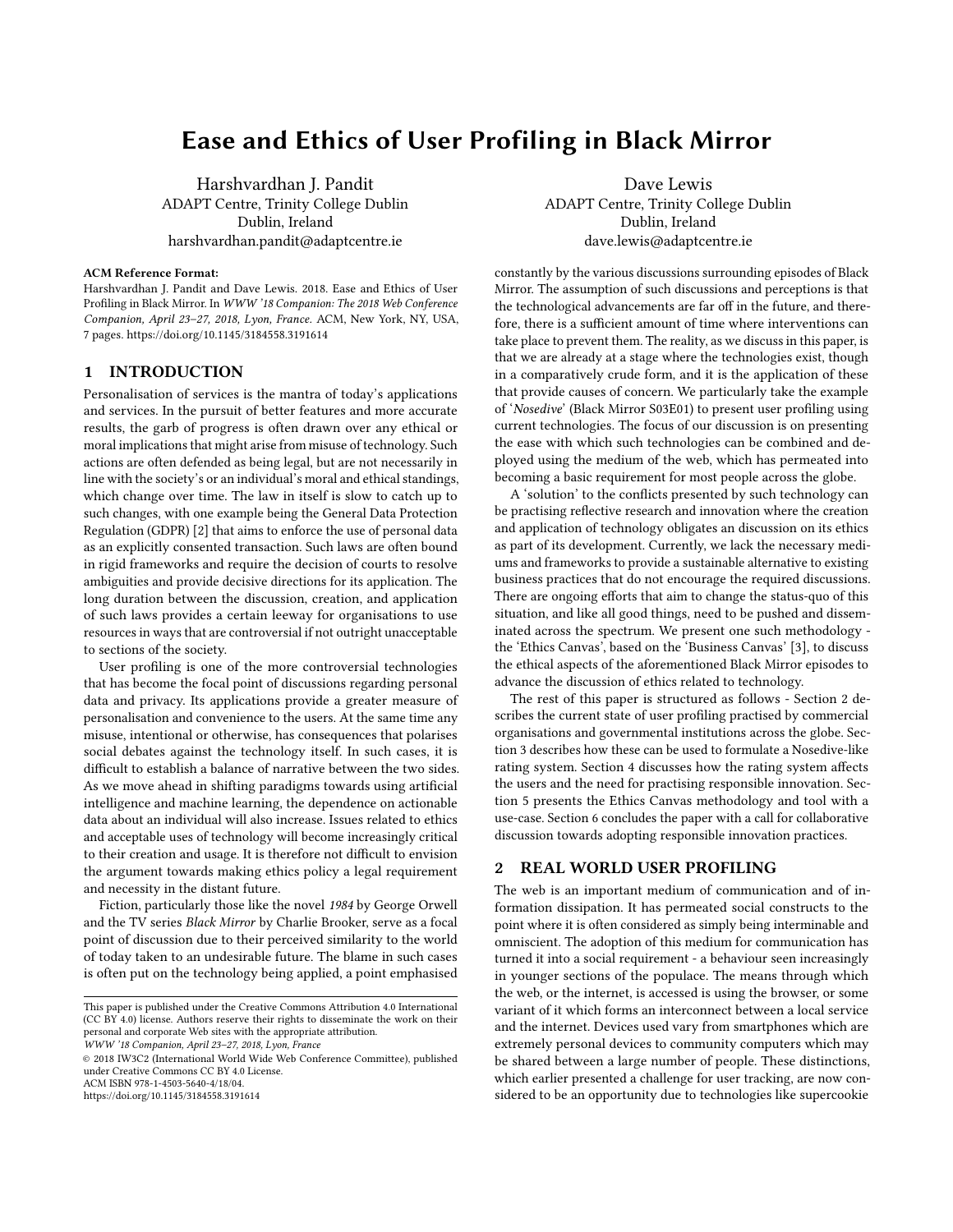and browser fingerprinting [\[1\]](#page-6-3). These trackers feed information into information silos, where each profile is processed to generate some form of likely metric reflecting the probability of an action.

Organisations such as Google and Facebook build up such profiles [\[6\]](#page-6-4) to identify the probability of an ad having the maximum intended effect - that of buying the product. Current approximations put the information usage at ads being targeted towards users (and not the other way around), but this does not deviate from the possibility of using this information to identify certain inherently personal characteristics about the user. The most popular example of this is the use of social information in targeted electoral campaigns where personal information is used to identify and influence electoral demographics. In its simplest form, this information can be used to 'rate' a user to how pro- or against they are for a certain election or party. Even the availability of this information to third parties could be a cause of concern and result in severe conflicts of interest<sup>[1](#page-1-0)</sup>.

User profiling is prominent and widespread in financial sectors, where it runs rampant with legal blessing  $^2$  $^2$ . Financial institutions such as banks, insurance providers, and credit rating providers collect a large trough of personal information to profile users and generate some financial metric represents the individual's monetary status. How this information is collected, or used, or shared is transparent to the individuals. Even with new laws being created and enforced, the credit industry shows no plans of stopping.

The collection, usage, and sharing of such information is inherently possible because of the permeability of the web, which provides a robust framework for services to operate at a global level. Each information holder has vested interests to hold on to their data and share it only for significant gains such as monetising. As the availability of this data becomes common or easy to collect, the organisations monetising this resource must evolve to generate new types of data which are not readily accessible. One example is the aforementioned likelihood of targeting electoral support such as in the case of Facebook ads.

With the growth in the availability of information on the web via channels such as social media and user tracking, it becomes possible for multiple organisations to have collected the same types of data. In such cases, the defensive strategy of holding on to data would no longer apply. Instead, additional value would be pursued by combining data across information silos to create a more comprehensive user profile. Governmental agencies associated with information collection and defence are already implementing such strategies to combine their data troughs across different agencies into one location. In the future, commercial entities are likely to do the same.

Building up a user profile is entirely dependant on the amount and categorisation of personal information available for profiling. Currently, each organisation, whether commercial or governmental, depend on collecting the data and processing it themselves. Service providers have sprung up to provide information analysis as ser-vices <sup>[3](#page-1-2)</sup>. However, such approaches still lack a uniform mechanism

for combining all available information under a single identity to generate models that extract richer metrics for individuals. The inherent unwillingness of information holders to share or collaborate on creating such a mechanism has worked in the favour of the user as it prevents combining the different information graphs.

However, with government mandated identifiers such as Aadhar (Govt. of India) [\[7\]](#page-6-5), it is not only possible to identify an individual across any service they use, but also to prove their identity biometrically. With various sectors aggressively making the linking of an Aadhar mandatory $^4$  $^4$ , it is only time until information can be reliably linked across organisations. In such cases, analysis and provision of metrics are likely to rise as specialised service providers.

# 3 IMPLEMENTING NOSEDIVE RATINGS

In the Black Mirror episode Nosedive, each individual has an inher-ent rating<sup>[5](#page-1-4)</sup> that everyone else can see. Users can rate each other, which changes the rating. The key question (unanswered in the episode) is who maintains the rating - is it a government undertaking, or is it a commercial provider. We can find a clue in the use of such ratings by governmental security agencies such as at the airport where flying requires a 4.2 minimum rating. This implies either that the ratings are maintained by the government directly or outsourced, or some organisation, likely commercial, maintains these ratings that the government uses to restrict flying at airports. In both cases, the user's rating can be considered to be personal information, and yet it is considered public. The user has no right or control over how this information is used or accessed, making comparisons to the use of social media by border security inevitable. An overview of the user profiling workflow is depicted in Fig. [1.](#page-2-0)

In reality, such a rating system is much less likely to be purely regulated by users, and instead would be maintained by some organisation with governmental overseeing [China rating system]. The required information would be accessed by collecting data from existing parties instead of setting up a information system from scratch. This can result in a collaboration between various organisations, both governmental and commercial, to create a system where individuals are rated or scored. The complex task of establishing identity can be overcome through identification schemes such as Aadhar, which provides a web-based API for verifying authentication of individuals via thumbprint, or alternatively, can be used to retrieve identification of individuals. With technology such as facial and iris scanning becoming available, $^6$  $^6$  these can be added to further extend the database and its identification mechanisms. Such a system would naturally contain legal provisions to prohibit its use for commercial purposes.

However, as has been demonstrated repeatedly, organisations manage to find loopholes or ways to subvert the law. In this case, an organisation can use the identification mechanism to identity the individual, after which it can match the identity with a virtual one in its database and claim legal compliance as it can use the virtual identity for providing its services and user profiling.

<span id="page-1-0"></span><sup>&</sup>lt;sup>1</sup>An article by The Guardian on Facebook profiles being targeted for political ads <http://reut.rs/2G2Zb2W>

<span id="page-1-2"></span><span id="page-1-1"></span> $^2\text{A}$  notable example used at a large-scale in online ad auctions is US Patent US7552081B2 <sup>3</sup>Analysis services provider Palantir accused of racial bias - New York Times (26 Sep 2016)<http://nyti.ms/2EiGSX9>

<span id="page-1-3"></span><sup>&</sup>lt;sup>4</sup>New York Times wrote a comprehensive article on the issues with Aadhar (21 Jan 2018)<http://nyti.ms/2BnYceH>

<span id="page-1-4"></span> $5Ratings$  are from 0 to 5, with 5 being better or higher.

<span id="page-1-5"></span><sup>6</sup> Smartphones are already available with biometric authentication methods such as facial recognition, iris scanning, and fingerprint detection.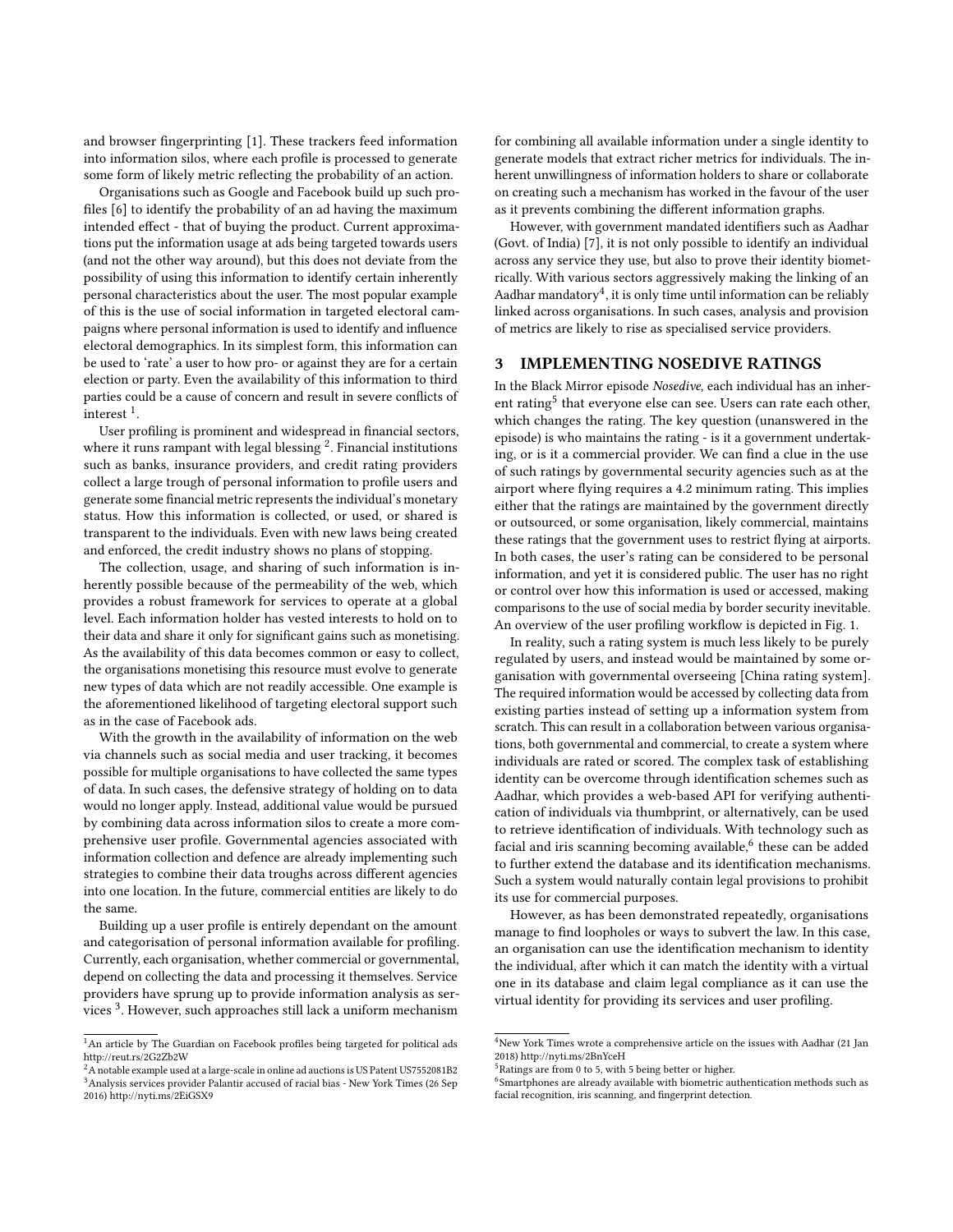<span id="page-2-0"></span>

Figure 1: An overview of user profiling in Nosedive

Let such a fictitious organisation be called F-social that provides some services to the users (free or paid) and manages to rack up a lot of personal information which they 'promise' not to share with third parties. Their legal documentation, however, says that users provide this information for any use by F-social, which means that they can use this however they please. While this may not be acceptable under GDPR, most users are likely to be ignorant of legal implications and would continue to use the service even if all uses were outlined in the terms and conditions. Under GDPR the intended processing activities need to be mentioned while obtaining consent from the user, which means that if F-social finds some way to obfuscate the activities behind legal-speak, users would be accepting the terms anyway. It remains to be seen how the law will be enacted as it comes into effect from 25 May 2018. Fig. [2](#page-3-0) presents an overview of the scenario described in this section.

F-social uses all the information it has gathered to provide a metric or a score for an individual that reflects the likelihood that the individual fits a certain profile or pattern. No personal information is leaked or shared apart from the requested metric, which is not deemed personal information as is generated by F-social. [footnote: it would take a large and time-consuming court case to try to establish that this metric is indeed personal information, and the proceedings may be delayed for years. In addition, the courts would only decide over a region, which means some regions might allow F-social to continue running.].

A restaurant sends in facial pictures of its customers to F-social to get a metric of the amount of purchasing power they possess and how likely they are to splurge. They are able to do this via a seemingly innocuous notice at their doors that says "by entering the premises you consent to be identified". F-social identifies the

individuals by associating their unique facial profiles across its database of users. If that individual is not on F-social, it is able to identify the facial fingerprint from the photos uploaded by their friends. If there is absolutely no information, F-social returns the "no match" result, which is interpreted by the restaurant as being ambiguous and suspicious.

To calculate a score of the individual's purchasing power and probability of splurging, F-social looks to its graph of information. It considers the past purchases posted to its site, or obtained via financial data trading with banks and insurance agencies. It checks for what kind of dishes were ordered, whether these were expensive or cheaper. This provides it with an estimate of the individual's purchase capacity and history. F-social then looks to the user's personal information to see if any special occasion is within a certain timeframe. This could be a birthday, an anniversary, a promotion, or a paper acceptance if they are an academic. F-social also tries to gauge how far along they are from their monthly salary. Its assumption is that individuals splurge when they have an occasion or when they have an temporal excess of money. Based on this complex and complicated calculation, F-social sends a metric of the individual's purchasing power and splurging capacity. In no way is personal information directly being transferred between F-social and the restaurant, and yet, one can intrinsically see the violation of some ethical construct of information being traded this way. The individual in question has neither the awareness nor the control over this information exchange. Additionally, the information being stored and accessed is completely abstracted from the outside world. If it was obtained by some third parties without a legal route, it is impossible for the individuals to have ever known about this. Another quandary is posed by governmental supervision and access to personal information. This is not far-fetched from the way the user rating is used in Nosedive to prevent the character from flying as she is deemed to have a 'low rating', that is interpreted as being not safe or cannot be sufficiently vetted to be allowed to fly.

This second-hand effect of limiting access or discriminating based on some metric results in a pressure to conform to accepted behaviours. If patrons knew that posting on F-social would increase their chances of getting into the restaurant, chances are, most would try to post things. F-social can also influence this behaviour by controlling the way things are viewed on its site. If more posts about the restaurant start appearing on the feed, it creates a psychological want to be included in the group by going to the restaurant yourself. Influencing an user's feed with posts from people who have a larger metric can create an artificial want to increase one's metrics as well. This is amply seen in Nosedive where the character tries to attend a wedding with the intention of increasing their own rating. In such situations, the parties involved in the rating process are the ones that control the narrative with the users being under the illusion of having control.

Legally, F-social and affiliated parties may be in the clear data protection laws not being strong enough to counteract against it, or by acquiring the user's consent in a manner that does not portray the complete extent of its ethical implications. In such cases, the only choices left to the user are to petition for a change in law (e.g. through elected representatives) or to leave the service. This status-quo thus puts the users at a disadvantage.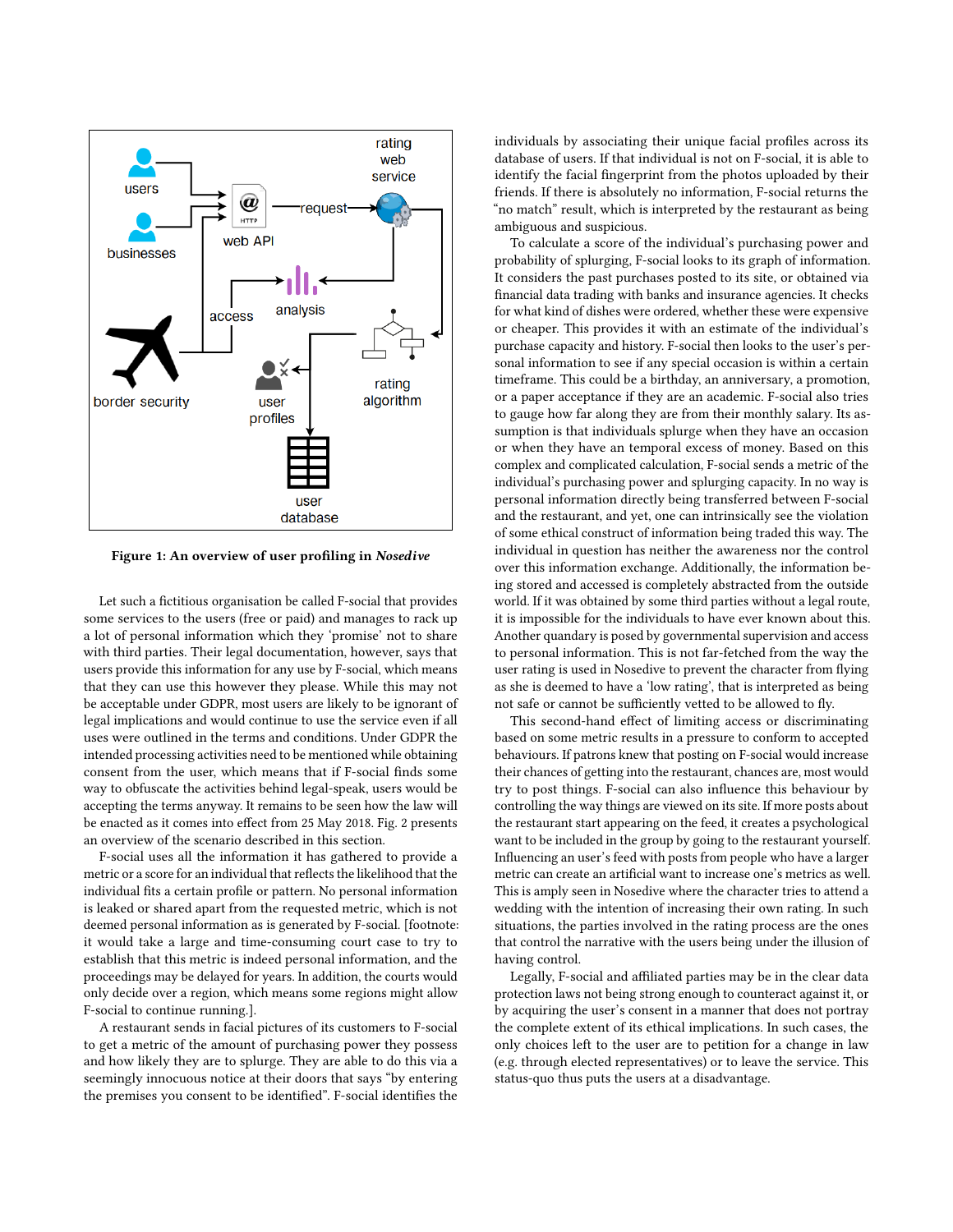<span id="page-3-0"></span>

Figure 2: F-Social: Utilising the web to provide user ratings as a service

# 4 RESPONSIBLE INNOVATION

The world wide web, also known commonly as the web or the internet, provides a foundation for large-scale sharing of information across the globe and is the basis of a vast number of commercial entities that depend on it for their business. The basis of the web is protocols or standards that are used as a mutually understandable form of interoperability for exchanging information. This can be done via websites or abstract interfaces (also known as APIs) that let people interact with data in a semantically richer way. While advances in technology increasingly depend on this connected nature of the web, we see cases where the very foundations of the web are used to subvert privacy considerations in various ways. One way this is done is by controlling and modifying packets in the connection by the service provider $^7$  $^7$  that allows injecting ads as well as selectively throttling traffic. While such practices may or may not have legal repercussions, they are certainly a cause of alarm regarding privacy. The control over internet packets effectively allows an identification tracker to be inserted in to the web-packet itself, which may allow any website or service to identify the user (at some abstract level) thereby further advancing the use of non-explicit information in user profiling as outlined in the previous section. While such activities can be subverted using laws and public pressures, both of these can be very difficult or time consuming to take effect. Meanwhile, this cannot be used as a means to establish control over the web or to ban it or to restrict its usage in the sense of usage.

A practically viable solution is to increase the level of awareness of the general user to better prepare them for the choice they make when handing over consent or agreeing to use a service. Terms and conditions are a legally mandated way of doing this, but they have been proven to not be effective at all due to the density of the text. GDPR mandates explicit consent that must be obtained by making the user aware of all the ways their data will be used. This approach is certainly progressive, but it is not going to stop user-profiling across the web. Trying to paint the entirety of activities related to user-profiling in a negative light would be to restrict progress in technological advancements. Therefore, we must try and come to a middle ground where progress can take place alongside addressing any practical issues the society may have at large regarding the use of such technologies. This is where the field of responsible innovation can be adopted as a good practice alongside existing approaches such as secure websites and privacy policies.

The basis of responsible innovation is that of building conceptions of responsibility on the understanding that science and technology are not only technically but also socially and politically constituted [\[5\]](#page-6-6). In commercial interests, the considerations of privacy and ethics have begun to take shape but are still in their nascent stages and have no effective methodology that can be integrated with business practices. The current norm seems to be to consider the practical implications of an technology after its widespread usage and in most cases only when someone else raises objections based on their perceived risks. There also exist challenges in addressing the uncertainty of technology being used and its rapid change and proliferation.

Instead of looking for a paradigm change in the way privacy and ethics are handled on the web and by organisations, we look towards the core issue underlying the lack of discussions on these topics by technologists - which is that no method for practising ethics integrates into the methodology for work readily enough to adopt it. Another challenge is the perceived authoritarian requirements for discussing ethics, which are not only not true, but also hinder discussions about these topics in open spaces such as those on the web. While privacy policies aim to discern concerns related to privacy, no such tools or practices are in usage for ethics which remains a topic of discussions that are either closed-door or absent from public view.

One way to address this to is to better enable users to tackle the responsibility of understanding technology and its effects on privacy and ethics. While it may not be practical to engage all users in an discussion either one-on-one or as a community, it is certainly practical and possible to present a discussion to the users about the ethics of technology. This will empower the users to ask questions such as "what am I providing and what am I getting in return?", and more importantly - "what are the risks? are they worth it?". These are inherently personal questions whose answers change from person to person. This is analogous to privacy policies that aim to describe the considerations about privacy but without a proper structure and a methodology, lack the necessary depth as well as guidance on how to approach the issue.

#### 5 ETHICS CANVAS

We developed Ethics Canvas as a novel method to address these challenges using a tool that encourages discussions pertaining to practising ethics in research and innovation. We evaluated existing approaches of responsible innovation [\[4\]](#page-6-7) which are focused on the design of business but not on technologies involved in the innovation process. To integrate a discussion of ethics into existing methods of discussions, we used the Business Model Canvas (BMC) [\[3\]](#page-6-2) which allows collaborative discussions about the business and

<span id="page-3-1"></span><sup>7</sup>Also known as Internet Service Provider or ISP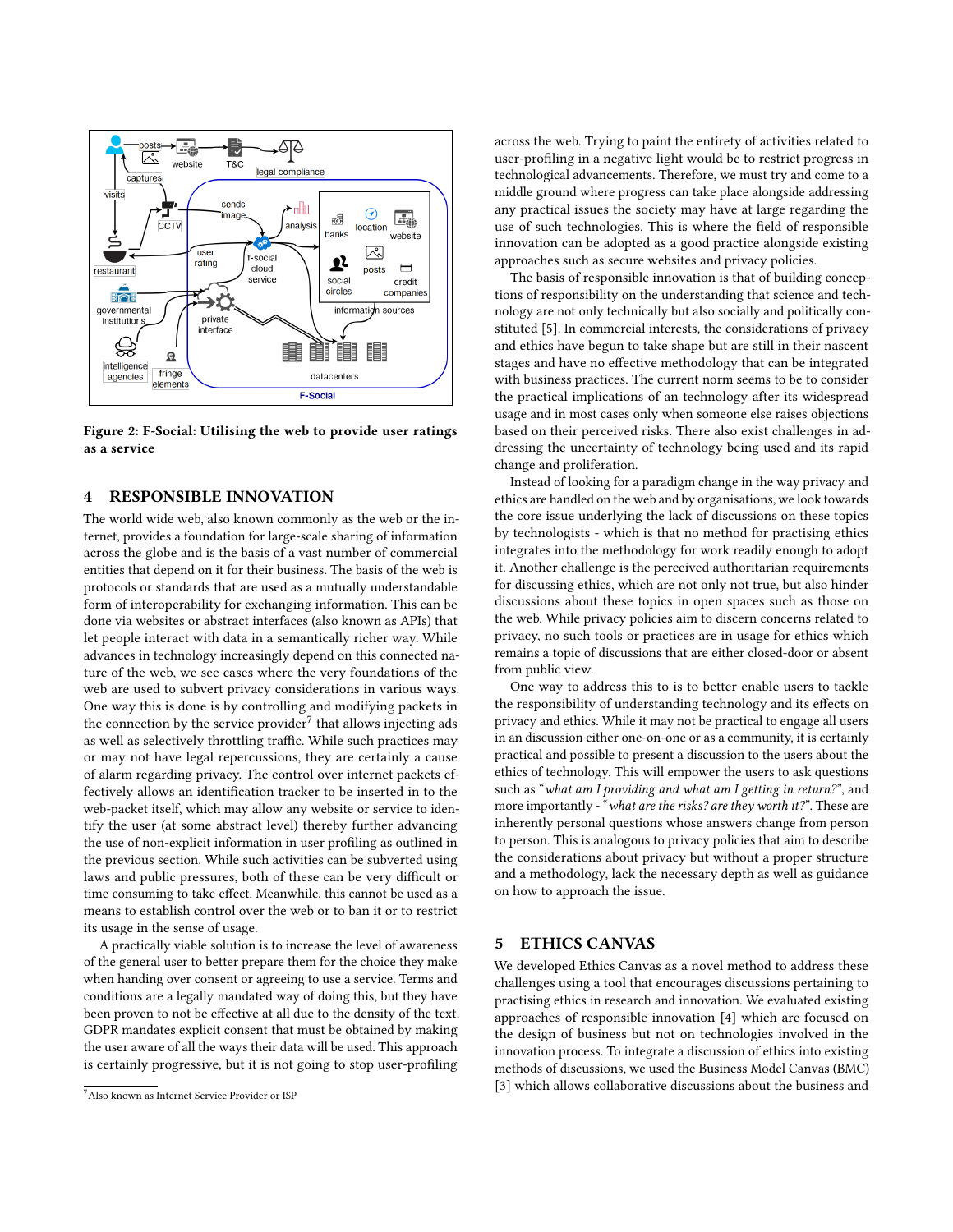encourages a common understanding of how the business can create, deliver, and capture value.

The Ethics Canvas helps structure discussions on how technology affects stakeholders and the potential it has for ethical considerations. Currently at version 1.9, the Ethics Canvas has evolved over time to better capture and reflect discussions. It consists of nine thematic blocks (see Fig. [3\)](#page-5-0) that are grouped together in four stages of completion. The first stage (blocks 1, 2) requires identifying the stakeholders involved based on the technology under consideration. These are then used to identify potential ethical impacts for the identified stakeholders in stage two (blocks 3-6) and non-stakeholder specific ethical impacts in stage three (blocks 7, 8). Stage four (block 9) consists of discussions structured around overcoming the ethical impacts identified in the previous stages. The ethics canvas can be printed or used as an web application that can be used without an account and can be downloaded. Certain features such as collaborative editing, comments, tagging, and persistence are made available through an account. The source of the application is hosted online and is available under the CC-by-SA 3.0 license. We are working on the next iteration of the canvas and intend to exploit web technologies to provide a cohesive experience around discussing ethics. We welcome ideas, suggestions, and collaboration regarding the same.

We take the example of Nosedive, and the scenario presented in this paper of achieving such a situation through aggressive userprofiling, and use the Ethics Canvas to discuss its ethical implications. The canvas itself used for this example is available online and is provided hereby under the CC-by-SA 4.0 license.

The first stage involves identifying the types or categories of individuals affected by F-social and its services for providing metrics or ratings. Alongside users of F-social, this also includes any user (or individual affected by) of the organisations using the service for obtaining ratings. In the hypothetical scenario, this would include customers of the restaurant. This would also include any individual that is not on F-social but who is present in a picture or mentioned in a post. Extending this to all information sources used by F-social, if it uses any dataset of individuals such as from credit companies, then any individual in that dataset should also be included in this stage. For groups affected, these would be people averse to being tracked such as journalists who might wish for 'safe' places for meetings. This would also include people in positions of power such as politicians or bureaucrats where information about who may inadvertently be present at the restaurant could lead to misuse. Any category of minorities who might inadvertently be aggressively profiled are also at risk.

In the second stage, we explore how these stakeholders might be affected by discussing the potential ethical impacts of the technology. With respect to behaviour, users might find more incentive to post things that positively affect their ratings and refrain from posting negatively affecting things. They are also more likely to provide information if it helps them achieve monetary or other forms of benefits from services that use the ratings to vet customers. This behaviour might encourage an acceptance of invasion of privacy as the legally the users would be willing to provide the information for intended use by F-social. In terms of relations, if ratings take into account the social circle, then users are more likely to want to have their social circle made up of people who would have an positive

effect on their rating. This is seen in Nosedive as well where people try to be nicer to others who have a higher rating than them in the hopes of increasing their rating whereas the inverse of this invites people who have higher ratings to treat those with lower ratings with contempt. This will lead to a change in the general perception of individuals and places based on the ratings and metrics they cater or reflect. For example, places that only cater to people with higher ratings automatically are seen as 'exclusive' whereas places that readily accept people with lower ratings might be seen as not being 'classy'. To a certain extent, this phenomenon is observable today with regards to monetary spending capacity. This leads to a natural resentment of each group towards the other which might be open for exploitation by fringe elements of the society for their benefit. A layer of people in a position of power might exploit this opportunity to their advantage such as between organisations and employees where accessing ratings might be considered to be 'incontract', thus making it unavoidable to prevent the information to be used to influence things such as salary and promotion. As this effect would be very subtle, it cannot be guarded against, but can be mitigated through an open approach and awareness in general.

We consider the potential impacts of these in stage 3, starting with the impact on the services offered by F-social. Since the metric or rating would be seen as an important factor, its algorithm could be open to being gamed. When this information is exposed to the general public, it could lead to a huge backlash and negative repercussions. This effect might still take place even if the information might be partially true or completely false. Additionally, with the primary medium of such services being the web, any issue affecting the security and integrity of communication at this level also affects the service itself. Thus, attack vectors such as man-in-the-middle and DDoS would lead to disabling the service, which might lead to users being denied services. Based on the region and specitivity, this attack can be used to reject a particular subset of regions for political purposes. Methods such as ad-blockers and ISP injections (the practice of an ISP injecting or modifying packets) could be used to subvert the functioning of the service which might lead to unintended consequences for the users.

Some clients of the service may try to use the service for purposes that might not be acceptable from legal, business, ethical, or moral viewpoints. In such cases, it might be in F-social's interest to try and vet their clients and access to the service which can further complicate consequences as they would effectively be denying information and business based on some agenda. This might or might not be acceptable based on how it is implemented, but usually, this leads to complicated terms and conditions that get more complex with time. The government or a state-level entity might want automatic-access to the data which might be an issue on several fronts. Based on the region and the political standing where this occurs, it may or may not lead to problems involving privacy. For example, in a more democratically open region, the potential backlash or political checks and balances present might mitigate the issue or subvert it using legislation to either deny access or grant it based on public opinion. In cases where the government is more isolated and practices authoritative governance, it is less likely to back down from its stance and might threaten to ban the service entirely unless it accepts the set terms.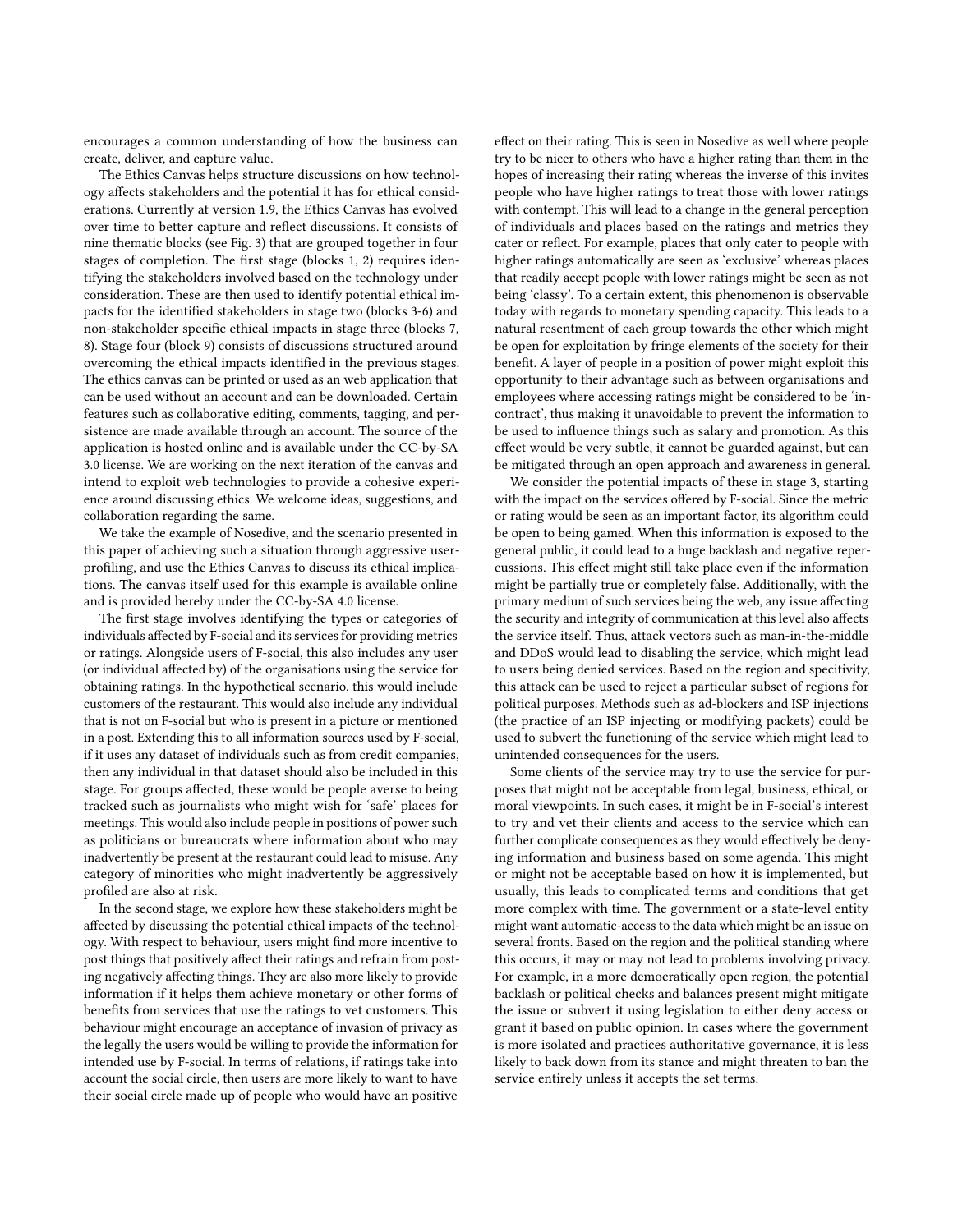<span id="page-5-0"></span>

Figure 3: The Ethics Canvas showing 9 blocks that are divided into 4 stages for encouraging structured discussion on ethical issues related to research innovation.

Based on an understanding of the stakeholders involved, the functioning of the service, and how its potential effects on the behaviour, relations, and the service itself, we try to mitigate the impact of these through stage 4. Since F-social's main issues of concern lie in its using the data to calculate the metric or rating, it is difficult if not impossible to ask it to stop providing the service as it this would constitute asking it to stop a legally acceptable practice. Instead, users or organisations might ask F-social to be more open about its usage of personal data, and take into consideration the ethical aspects of its usage. The algorithm used to calculate the rating could be requested to be openly evaluated to ensure that no bias is present and that it's practices are legal. This can be done at several levels, from an internal committee tasked by F-social to a governmental enquiry. This would provide a level of authenticity and oversight to the usage of the data as well as prevent false information from spreading regarding the service.

On the aspect of preventing such usage of personal data altogether, the best possible way would be to disseminate a better and simpler understanding of the issues involved in the hopes to raise

a public outcry about the practice and to get legislators involved to draft better laws protecting the concerns of its users. However, this approach has its weakness in the form of being bound by regions where political powers may not work in a cooperative manner. Thus, F-social may end up receiving patronage from one government while being completely banned by another. The medium of the web can be used extensively to share information towards the service and its ethical concerns, similar to existing organisations that concern privacy.

#### 6 CONCLUSIONS

Users may not necessarily have total or absolute control over their data being used or collected. While progressive laws, particularly GDPR, specify several constraints and obligations over the use of persona data, the ultimate control lies with the data subject or the user. Even though consent is a mandatory affair, the responsibility of providing it correctly requires the user to first understand all the implications of the technology which is a difficult task. Instead, this responsibility can be shared by all parties involved, including